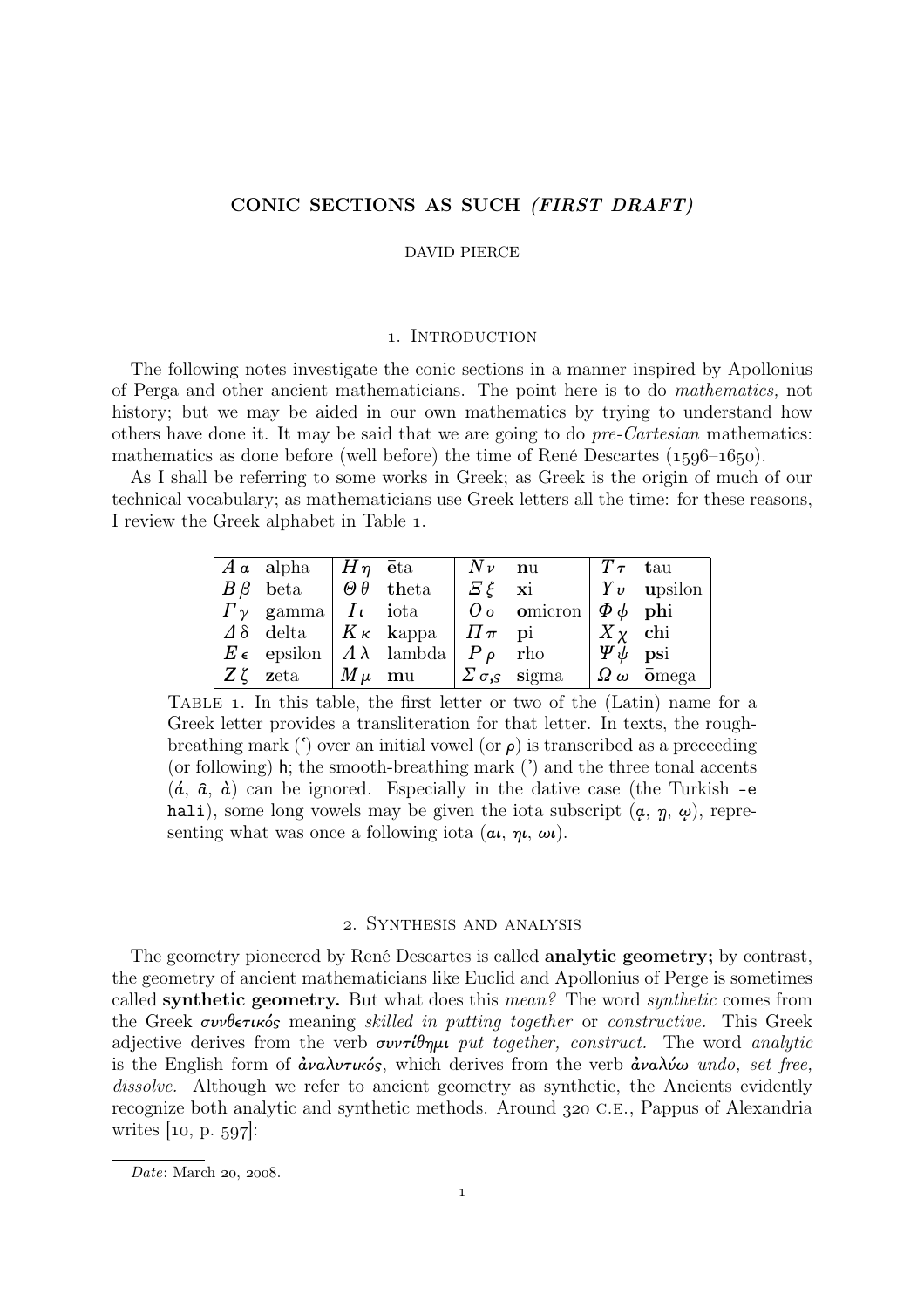#### DAVID PIERCE

Now **analysis** ( $\frac{\partial \nu}{\partial \nu}$  ( $\frac{\partial \nu}{\partial \nu}$ ) is a method of taking that which is sought as though it were admitted and passing from it through its consequences in order to something which is admitted as a result of synthesis; for in analysis we suppose that which is sought to be already done, and we inquire what it is from which this comes about, and again what is the antecedent cause of the latter, and so on until, by retracing our steps, we light upon something already known or ranking as a first principle; and such a method we call analysis, as being a *reverse solution* (¢νάπαλιν λύσις).

But in synthesis ( $\sigma \nu \theta \neq \sigma s$ ), proceeding in the opposite way, we suppose to be already done that which was last reached in the analysis, and arranging in their natural order as consequents what were formerly antecedents and linking them one with another, we finally arrive at the construction of what was sought; and this we call synthesis.

Now analysis is of two kinds, one, whose object is to seek the truth, being called **theoretical** (θεωρητικός), and the other, whose object is to find something set for finding, being called **problematical** ( $προβληματικός$ ).

By the way, Pappus elsewhere  $\lceil$ 10, pp. 564–567 says more about the distinction brought up here between theorems and problems:

Those who favor a more technical terminology in geometrical research use **problem**  $(\pi \rho \delta \beta \lambda \eta \mu a)$  to mean a [proposition<sup>1</sup>] in which it is proposed to do or construct [something]; and **theorem** (θεώρημα), a [proposition] in which the consequences and necessary implications of certain hypotheses are investigated; but among the ancients some described them all as problems, some as theorems.

What really distinguishes Cartesian geometry from what came before is perhaps suggested by the first sentence of Descartes's *Geometry* [4, p. 2]:

Any problem in geometry can easily be reduced to such terms that a knowledge of the lengths of certain straight lines is sufficient for its construction.

From a line, Descartes abstracts something called length. A length is something that we might today call a positive real number. Descartes takes the edifice of geometry that has been built up or 'synthesized' over the centuries, and reduces or 'analyzes' its study into the manipulation of numbers. This is just what we are *not* going to do in these notes.

Again, my main interest will be in the conic sections. If one has time and interest, one should just read Apollonius on the subject, if not in the original Greek,<sup>2</sup> then in a proper translation  $[2, 3]$  as opposed to a paraphrase [1]. However, it may be that some features of the text of Apollonius are dictated by customs of mathematical exposition that have no great connexion with the mathematics itself. The style of Apollonius's text as we have it is reflected in the observations of Proclus, in the fifth century C.E., in his commentaries on Euclid:

Every problem and every theorem that is furnished with all its parts should contain the following elements: an *enunciation* (πρότασις), an *exposition* (κθεσις), a *specification* (διορισµός), a *construction* (κατασκευή), a *proof*

<sup>&</sup>lt;sup>1</sup>Ivor Thomas [10, p. 567] uses *inquiry* here in his translation; but there is *no* word in the Greek original corresponding to this or to *proposition*.

Of the eight books of Apollonius's treatise on the conic sections, the last has been lost, and the fifth, sixth, and seventh come down to us only in Arabic translation.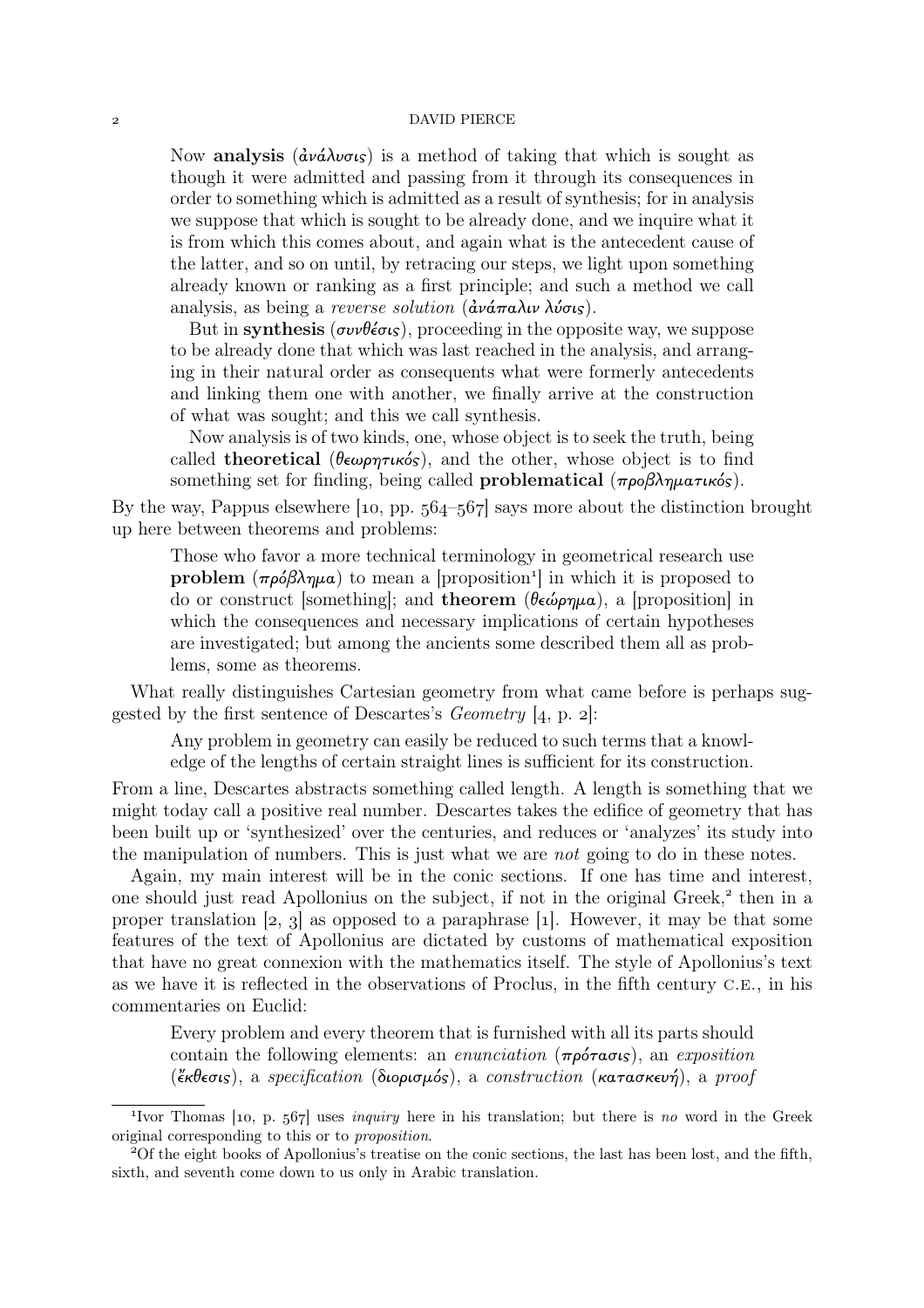(¢πόδειξις), and a *conclusion* (συµπέρασµα). Of these, the enunciation states what is given and what is being sought from it, for a perfect enunciation consists of both these parts. The exposition takes separately what is given and prepares it in advance for use in the investigation. The specification takes separately the thing that is sought and makes clear precisely what it is. The construction adds what is lacking in the given for finding what is sought. The proof draws the proposed inference by reasoning sci-entifically from the propositions that have been admitted. The conclusion reverts to the enunciation, confirming what has been proved.

So many are the parts of a problem or a theorem. The most essential ones, and those which are always present, are enunciation, proof, and conclusion.  $[g, p. 159]$ .

The propositions of Apollonius can be analyzed in these terms; but such analysis is not my concern here.

# . Conversational implicature

Another difference between my approach and the ancient approach to mathematics may result from a modern habit exemplified, for example, in a Russian textbook of the Soviet period:

The student of mathematics must at all times have a clear-cut understanding of all fundamental mathematical concepts. . . The student will also recall the signs of weak inequalities:  $\leq$  (less than or equal to) and  $\geq$  (greater than or equal to). The student usually finds no difficulty when using them in formal transformations, but examinations have shown that many students do not fully comprehend their meaning.

To illustrate, a frequent answer to: "*Is the inequality*  $2 \leq 3$  *true?*" is "No, since the number 2 is less than 3." Or, say, "*Is the inequality*  $3 \leq 3$  *true?*" the answer is often "No, since 3 is equal to 3." Nevertheless, students who answer in this fashion are often found to write the result of a problem as  $x \leq 3$ . Yet their understanding of the sign  $\leq$  between concrete numbers signifies that not a single specific number can be substituted in place of  $x$ in the inequality  $x \leq 3$ , which is to say that the sign  $\leq$  cannot be used to relate any numbers whatsoever.  $[5, pp. 9 f.]$ 

The students referred to, who will not allow that  $2 \leq 3$ , are following a habit of ordinary language, whereby the *whole* truth must be told. According to this habit, one does not say  $2 \leq 3$ , because one can make a stronger, more informative statement, namely  $2 < 3$ . This habit would appear to be an instance of *conversational implicature:* the ability of people to convey or *implicate* statements that are not logically *implied* by their words [8, ch. 1, §5, pp. 36–40. In saying A *or* B *[is true]*, one usually implicates that one does not know *which* is true.

I believe this habit of implicature may be reflected in the Greek understanding, according to which *one* ( $\epsilon \nu$ ) is not a *number* ( $d\rho \mu \delta s$ ). In the *Elements* [7], Book VII, Euclid somewhat obscurely defines a **unit** ( $\mu \circ \alpha s$ ) as that by virtue of which each being is called 'one'  $|6|$ . Then a **number** is defined as a *multitude*  $(\pi \lambda \hat{\eta} \theta o_s)$  composed of units. In particular, a unit is not a number, because it is not a multitude: it is one. Euclid does not bother to state explicitly this distinction between units and numbers, but it can be inferred, for example, from his presentation of what we now call the Euclidean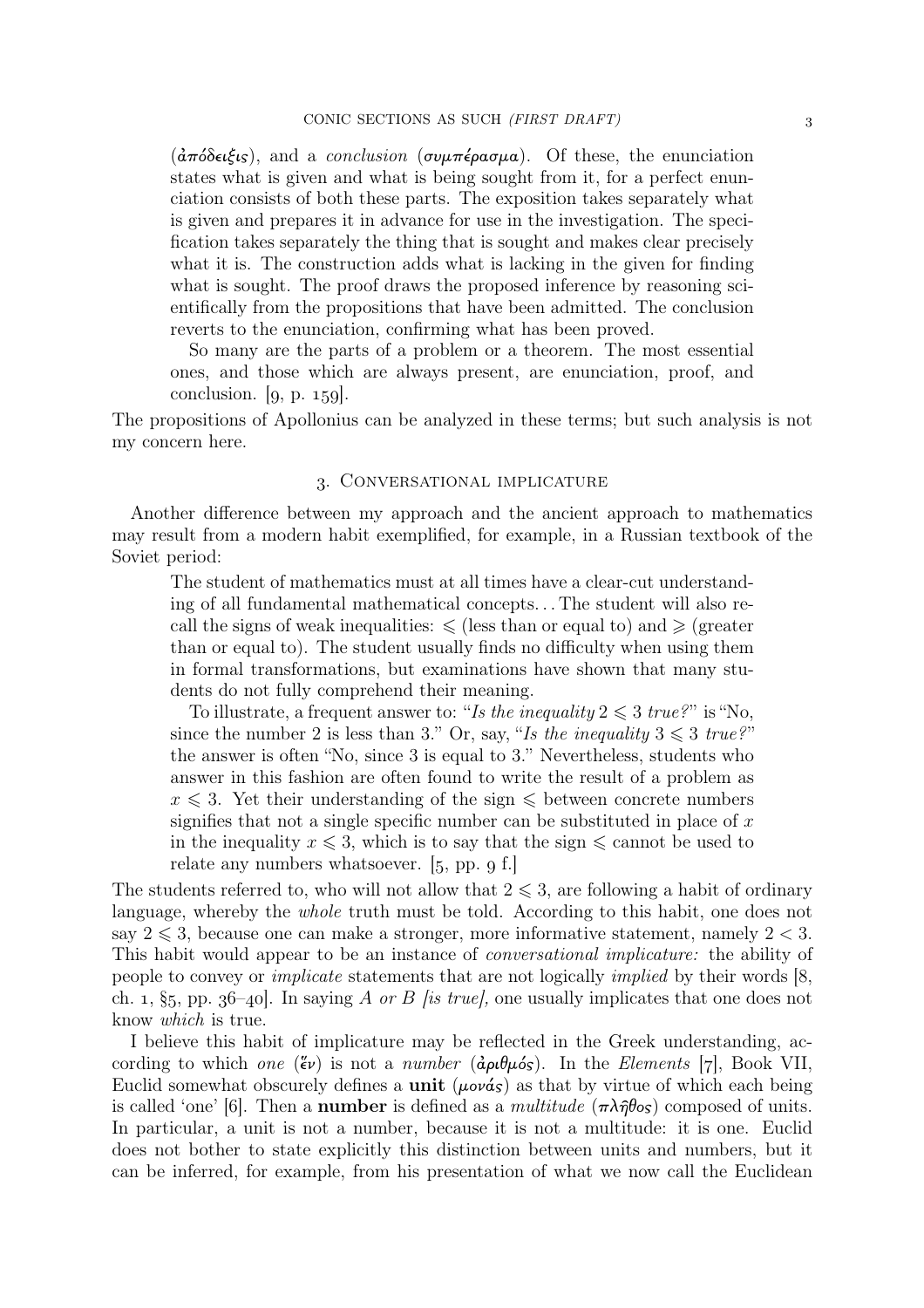## DAVID PIERCE

algorithm. Proposition VII. of the *Elements* involves a pair of numbers such that the Euclidean algorithm, when applied to them, yields a unit  $(\mu \circ \nu \circ s)$ . Then this unit is *not* considered as a greatest common divisor of the numbers; the numbers do not *have* a greatest common divisor; the numbers are simply relatively prime. If the numbers are *not* relatively prime, then the *same* algorithm yields their greatest common divisor. This observation appears to be the contrapositive of the first, but Euclid distinguishes it as Proposition VII.2 of the *Elements*.

In these notes, I shall treat one as a number. Finally, I shall use special symbolism more freely than the Ancients did. However, I shall *not* abstract numbers from the things numbered, or sizes distinct from the things with size.

## . Magnitude and proportion

The things with size are magnitudes. These may be straight lines (what we call *line segments;* they may be plane figures like rectangles; they may perhaps be other things (solids, angles,  $\dots$ ). The class of magnitudes is equipped with a binary relation, denoted by  $\lt$ , where  $A \lt B$  is read as 'A is less than B'. There is also the partial binary operation of **addition**, denoted by  $+$ , where  $A + B$  is the sum of A and B. Axioms governing magnitudes might be laid out as follows, starting with:

 $(1)$  The relation  $\lt$  is a partial ordering.

Two magnitudes are comparable if they are equal, or if one is less than the other. Let us denote the relation of comparability by ∼. Then we can state some more axioms:

- $(2) \sim$  is an equivalence-relation.
- $(3)$  Two magnitudes have a sum if and only if they are comparable.
- () On every class of comparable magnitudes, addition is associative and commutative.

We can now speak simply of multiples of a magnitude; we may abbreviate these as follows:

$$
A + A = 2A, \quad A + A + A = 3A, \quad \dots, \quad \underbrace{A + \dots + A}_{n} = nA, \quad \dots
$$

(5) If  $A \sim B$ , then  $A < A + B$ .

(6) If  $A < B$  and  $A \sim C$ , then  $A + C < B + C$ .

Consequently,  $A + C = B + C \implies A = B$ .

(7) If  $A < B$ , then there is C such that  $A + C = B$ .

This C is unique by the previous observation and can be denoted by  $B - A$ : it is the difference of B from A.

(8) (Archimedean Axiom) If  $A \sim B$ , then  $A < nB$  for some multiple nB of B.

We define the quaternary relation of **proportionality** as follows. This relation holds amongst the magnitudes  $A, B, C$ , and  $D$ , and we write

$$
A:B::C:D,
$$

saying 'A is to B as C is to D,' provided  $A \sim B$  and  $C \sim D$ , and moreover

$$
mA < nB \iff mC < nD
$$

for all equimultiples  $mA$  and  $mC$  of A and C, and  $nB$  and  $nD$  of B and D.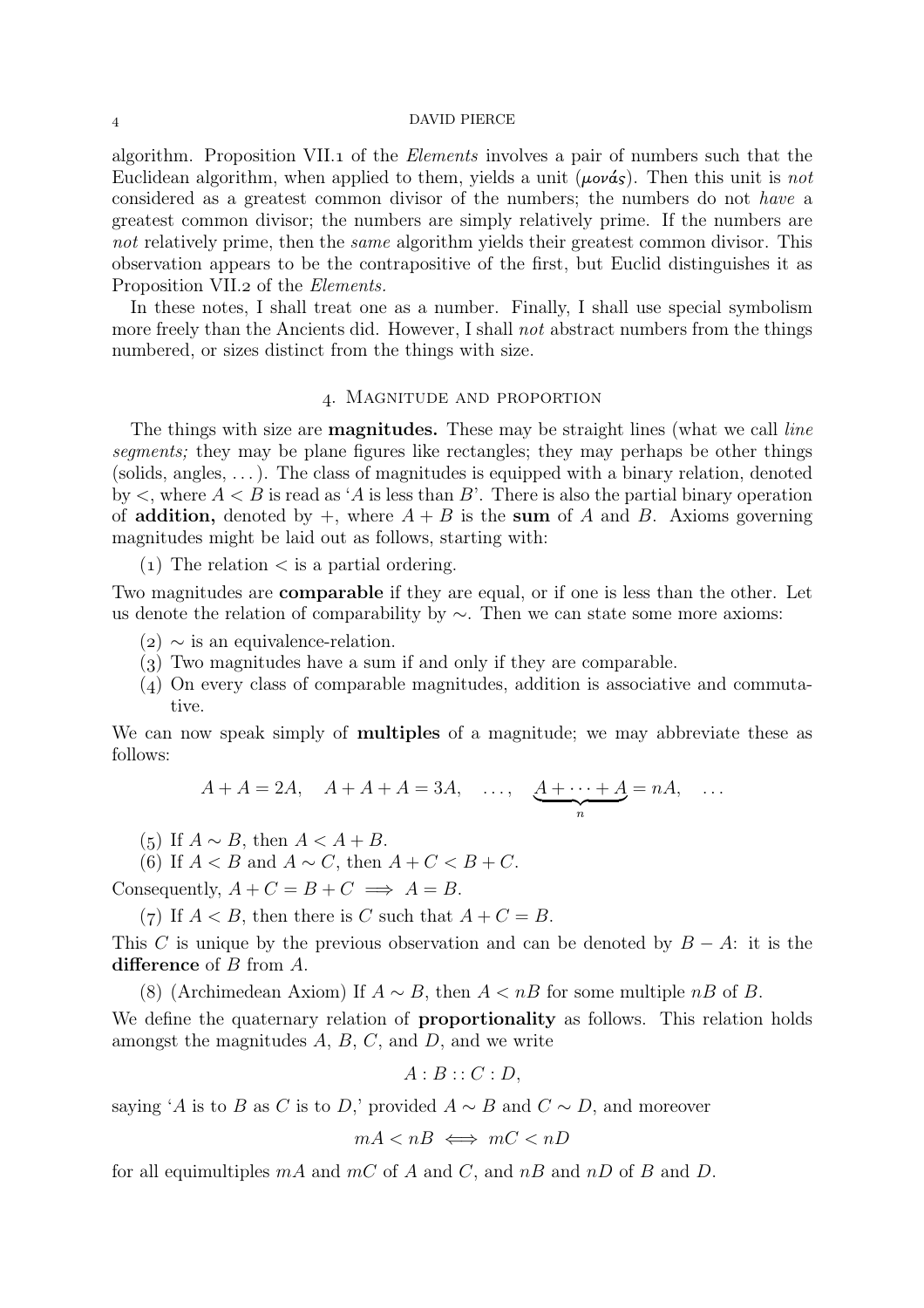### . Definitions

A cone  $(\kappa \hat{\omega} \nu \circ s)$  has, and is determined by:

- (1) a **base** ( $β\acute{a}σις$ ), which is a circle;
- (2) an apex (κορυφής), which is a point not in the plane of the base.

Indeed, the base and the apex determine a **conic surface** (κωνική  $\epsilon \pi \psi \phi \psi$ ικα), which comprises every point of every straight line that passes through both the apex and the circumference of the base. The cone itself is the solid figure bounded by the base and the conic surface.

The straight line through the apex and the center of the base is the **axis**  $(\check{\alpha}\check{\epsilon}\omega v)$  of the cone. If this is perpendicular to the base, then the cone is **right** ( $\omega \theta \delta s$ ); otherwise, the cone is **oblique** (σκαληνός). We shall work with an arbitrary cone.

Let the apex of the cone be A. The conic surface has two parts, connected at A. The cone itself is bounded by one of these. Suppose a plane, not containing A, and not parallel to the base, cuts the part of the conic surface that bounds the cone. We shall study the conic section  $(\tau \circ \mu \eta)$  so made. We may assume that the plane cuts the base in some chord  $BC$ , with midpoint  $D$ . There is a diameter  $EF$  of the base that is perpendicular to  $BC$ ; these two chords meet at D. We have a triangle  $AEF$ , called an axial triangle (διά του άξονος τριγώνος), since it contains the axis of the cone. See Figure 1.



FIGURE 1. Axial triangle, base, and section parallel to the base

We may assume that the conic section contains a point  $G$  of  $AE$  (extended as necessary). Then G is the vertex (κορυφής) of the section, and GD is the diameter (διάμετρος) of the section. Indeed, let a point  $H$  be chosen at random on the section. If  $H$  is not  $G$ , then the section has a chord  $HK$  that is parallel to  $BC$ , and  $HK$  is bisected by  $GD$ , say at L.

Let the straight line through L parallel to  $EF$  meet  $AE$  at M and  $AF$  at N. We shall refer to HL as an **ordinate** (καταγόμενη τεταγμένως), and to GL as the corresponding abscissa. Our first aim is to relate ordinates and abscissas. We may note first of all

$$
HL^2 = ML \cdot LN; \qquad BD^2 = ED \cdot DF.
$$